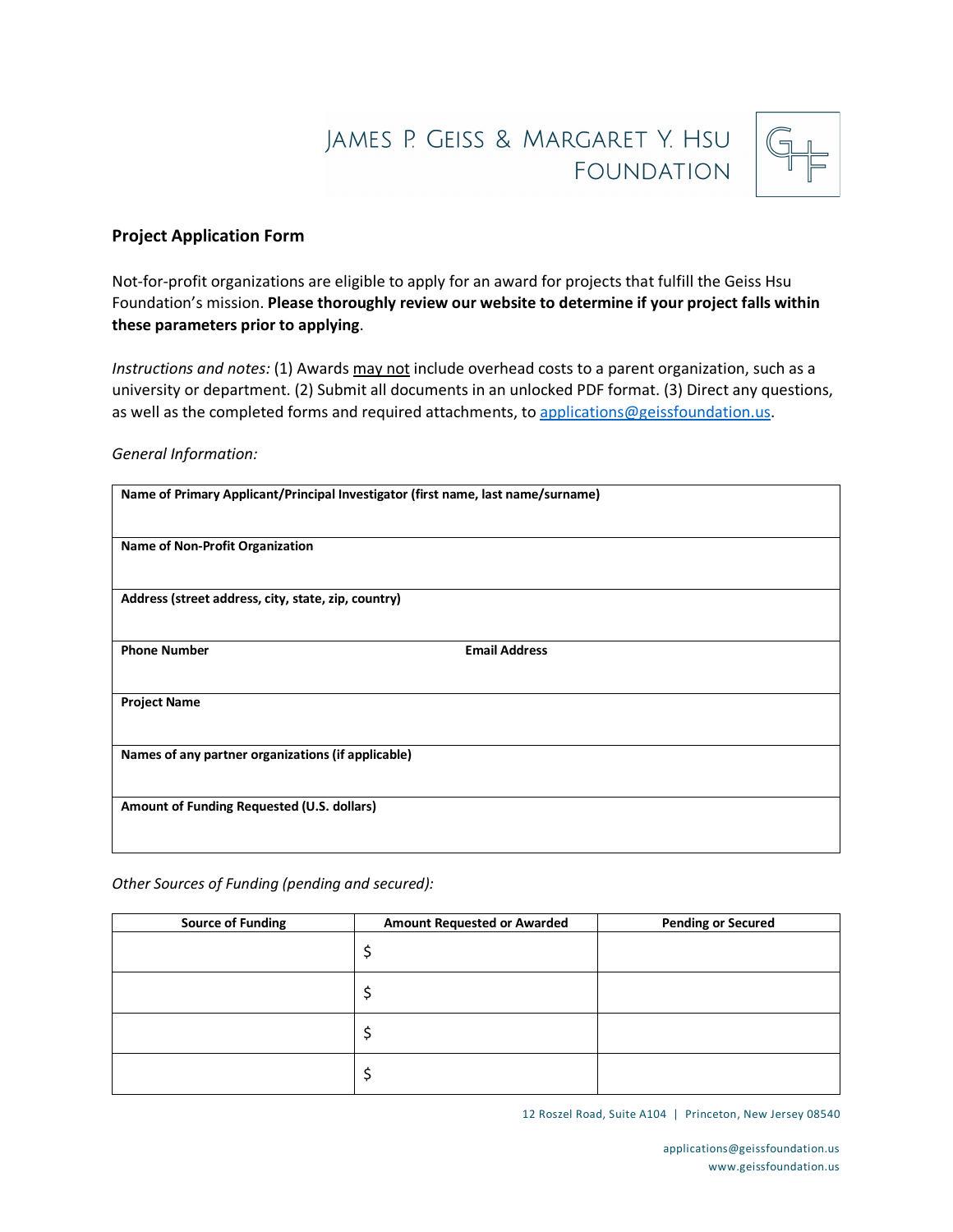| PF               | Private non-operating foundation (section 509(a))                                                                                                                                                                                             |
|------------------|-----------------------------------------------------------------------------------------------------------------------------------------------------------------------------------------------------------------------------------------------|
| <b>POF</b>       | Private operating foundation (section 4942(j)(3)) other than an EOF                                                                                                                                                                           |
| <b>EOF</b>       | Exempt operating foundation (section 4940(d))                                                                                                                                                                                                 |
| <b>PC</b>        | Public charity described in section 509(a)(1) or (2)                                                                                                                                                                                          |
| <b>GOV</b>       | Domestic or foreign government (including Indian tribal governments) or instrumentality, or<br>international organization designated by Executive Order under 22 U.S.C. 288                                                                   |
| SO-DP            | Type I, or Type II, or Type III functionally integrated supporting organization if a disqualified<br>person of the private foundation controls the supporting organization or a supported<br>organization (sections 509(a)(d) and 4942(g)(4)) |
| SO <sub>1</sub>  | Type I supporting organization (sections $509(a)(3)$ and $509(a)(3)(B)(i)$ other than an SO-DP                                                                                                                                                |
| SO <sub>II</sub> | Type II supporting organization (sections 509(a)(3) and 509(a)(3)(B)(ii) other than an SO-DP                                                                                                                                                  |
| SO III FI        | Functionally integrated Type III supporting organization (sections $509(a)(3)$ , $509(a)(3)(B)(iii)$ ,<br>and 4943(f)(5)B)) other than an SO-DP                                                                                               |
| SO III NFI       | Non-functionally integrated Type III supporting organization (sections 509(a)(3),<br>509(a)(3)(B)(iii), and 4943(f)(5)(B))                                                                                                                    |
| <b>TPS</b>       | Testing for public safety organization (section 509(a)(4))                                                                                                                                                                                    |
| <b>NC</b>        | Organization not otherwise classified                                                                                                                                                                                                         |
|                  | Individual person                                                                                                                                                                                                                             |

*Please check the box that indicates your organization's designation as described by the IRS:*

*Please attach as an unlocked PDF the following items:*

- 1. A completed application from;
- 2. An application narrative that: (1) describes the project; (2) explains its relevance to the Foundation's mission and describes the project's rationale (how it is empirically grounded, theoretically informed, and methodologically explicit). In the case of applications for support for the open-access publication of previously published books, please use this section to include a short description of the work(s), reviews (or in the case of an application for the support of multiple titles, excerpts of reviews), and to explain why the title(s) are good candidates for open-access publication, including if rights/permissions have been secured, and other relevant information (such as the titles being out-of-print but frequently requested/frequently used in courses, etc.); (3) explains the project's goals or intended outcomes; (4) includes a timeline for project completion or the date(s) of the proposed activity/anticipated publication date(s); (5) if relevant, discusses any partners or collaborators and how they intend to work together on the project and its management. In the case of applications for support for manuscript review workshops, please include a letter of support from the chair of the academic department hosting the proposed workshop; and (6) describes how it will reach a wider audience or enhance connections between scholars and institutions from different fields or regions;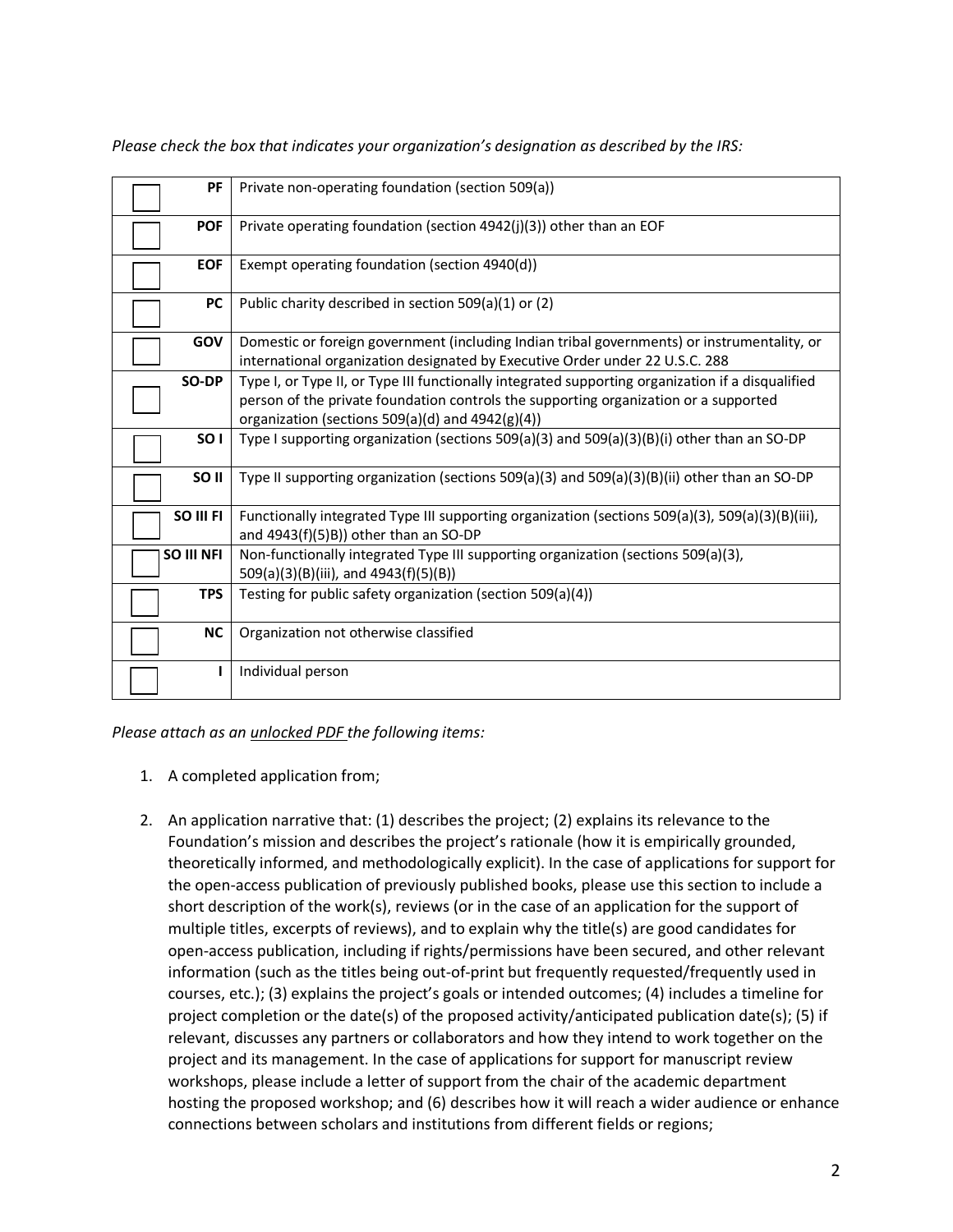- 3. CVs of the project lead(s) and any key team members (CVs are not necessary in the case of applications for support for the open-access publication of previously published books);
- 4. Applications for manuscript review workshops should include a representative chapter of the work to be discussed;
- 5. A budget statement;
- 6. A list of grants and awards that have already been received or are pending, if the number of awards and grants exceeds the space available in the application form.

**Note:** Should the Geiss Hsu Foundation make an award for this project, it will require the organization to acknowledge the Foundation by printing on materials related to the project one of the following statements accompanied by the Foundation's logo: "[Title of the project] was made possible in part by an award from the James P. Geiss and Margaret Y. Hsu Foundation" or "This project was made possible in part by an award from the James P. Geiss and Margaret Y. Hsu Foundation." A similar statement is required for open-access publications. The Board of Directors would appreciate receiving a narrative report on the project within one month of its completion. Though a report is not required, it is helpful in giving the Board a sense of how the Foundation's initiatives and awards are performing, and in making decisions regarding future awards. An agreement stipulating the acknowledgement instructions, to be signed by a representative of the organization, will be sent with an award letter.

# **Application Checklist**

**Instructions:** Before sending your completed application to applications@geissfoundation.us, please check that you have attached as an unlocked PDF the following items:

- 1. A completed application form
- 2. An application narrative that:
	- - a. Describes the project
		- b. Explains its relevance to the Foundation's mission and describes the project's rationale; For the open-access publication of previously published books, it includes a short description of the work(s), reviews or excerpts of reviews, and explains why the title(s) are good candidates for open-access publication, including if rights/permissions have been secured, and other relevant information



c. Explains its goals or intended outcomes

d. Includes a timeline for completion/anticipated publication dates or the dates of the proposed activity